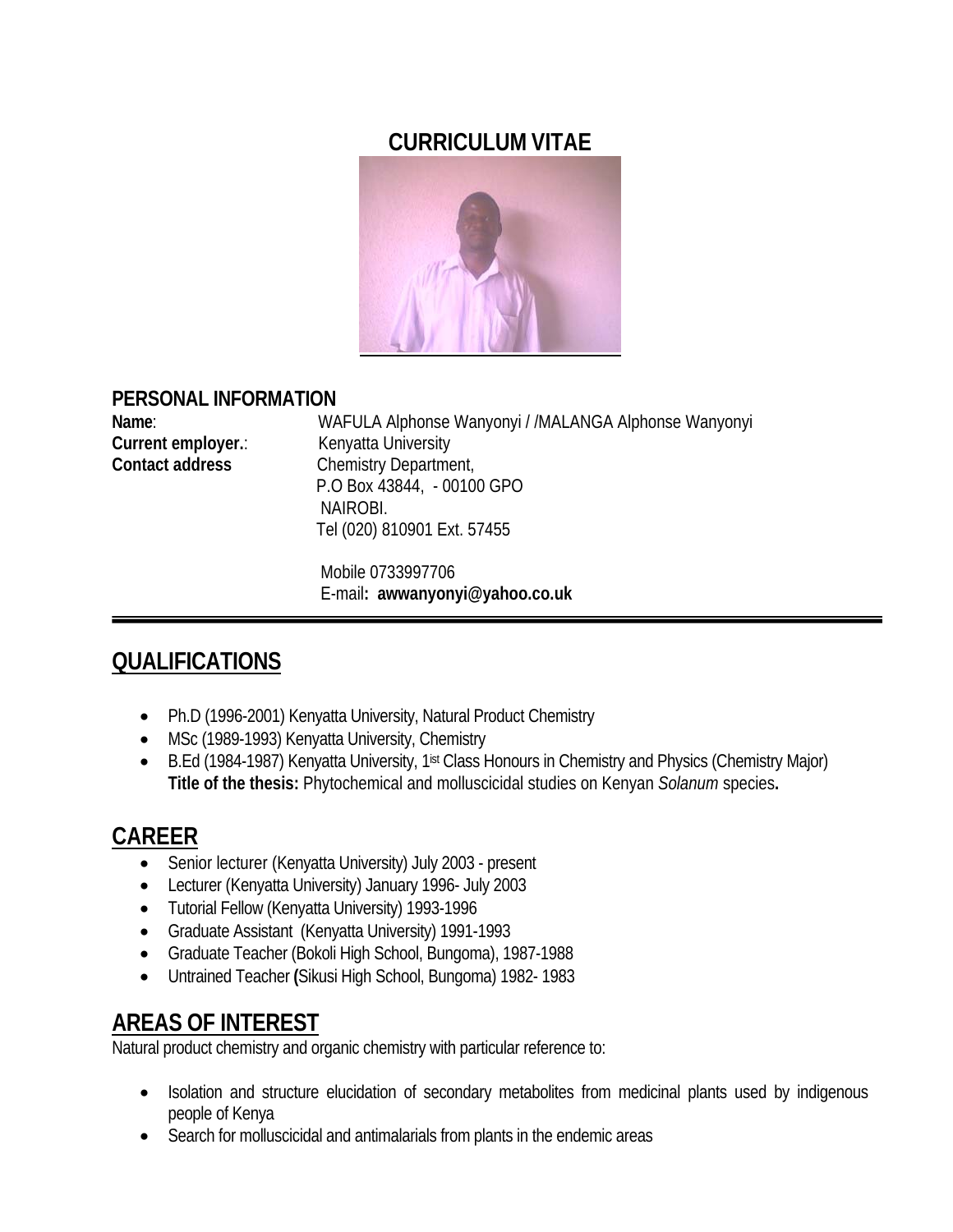- search for biopesticides for control of crop pests as a strategy of improving food security
- Carrying the synthesis of bioactive natural products

# **TEACHING DUTIES AND INTERESTS [Undergraduate and post guate levels]**

- Natural Product chemistry
- Organic chemistry
- Chemistry of aromatic compounds
- Organic synthesis
- Carbohydrate and Protein chemistry
- Medicinal chemistry
- Organic spectroscopy
- Heterocyclic chemistry
- Stereochemistry and conformation analysis
- Environmental chemistry
- Industrial chemistry

:

• Quality assurance related subjects

## **EDUCATION/RESEARCH BACKGROUND**

- **1996-2000 Doctor of Philosophy (Ph.D)** Kenyatta University, Field of Study: Natural Product Chemistry- Research and thesis **Title of the thesis:** Phytochemical and molluscicidal studies on Kenyan *Solanum* species**.**
- **1989-1993 Master of Science (MSc.)** Kenyatta University, Field of study: Chemistry - Course work, examination and thesis **Title of the thesis:** Phytochemical, molluscicidal and larvicidal investigation on the flower head extracts of *Spilanthes mauritania*
- **1984-1987 Bachelor of Education (B.Ed.):** First Class Honours Kenyatta University,Field of Study: Education, Chemistry (Major) and Physics (Minor).

**1981-1982 Kenya Advanced Certificate of Education, "A" Level**.

- **1983 Pre-university, National Youth Service (4months)**
- **1977-1980 Kenya Certificate of Education, "O" level**.
- **1976 Certificate of Primary Education**

## **EMPLOYMENT HISTORY**

**July 2003- present Kenyatta University -Senior lecturer**

• Teaching undergraduate and postgraduate students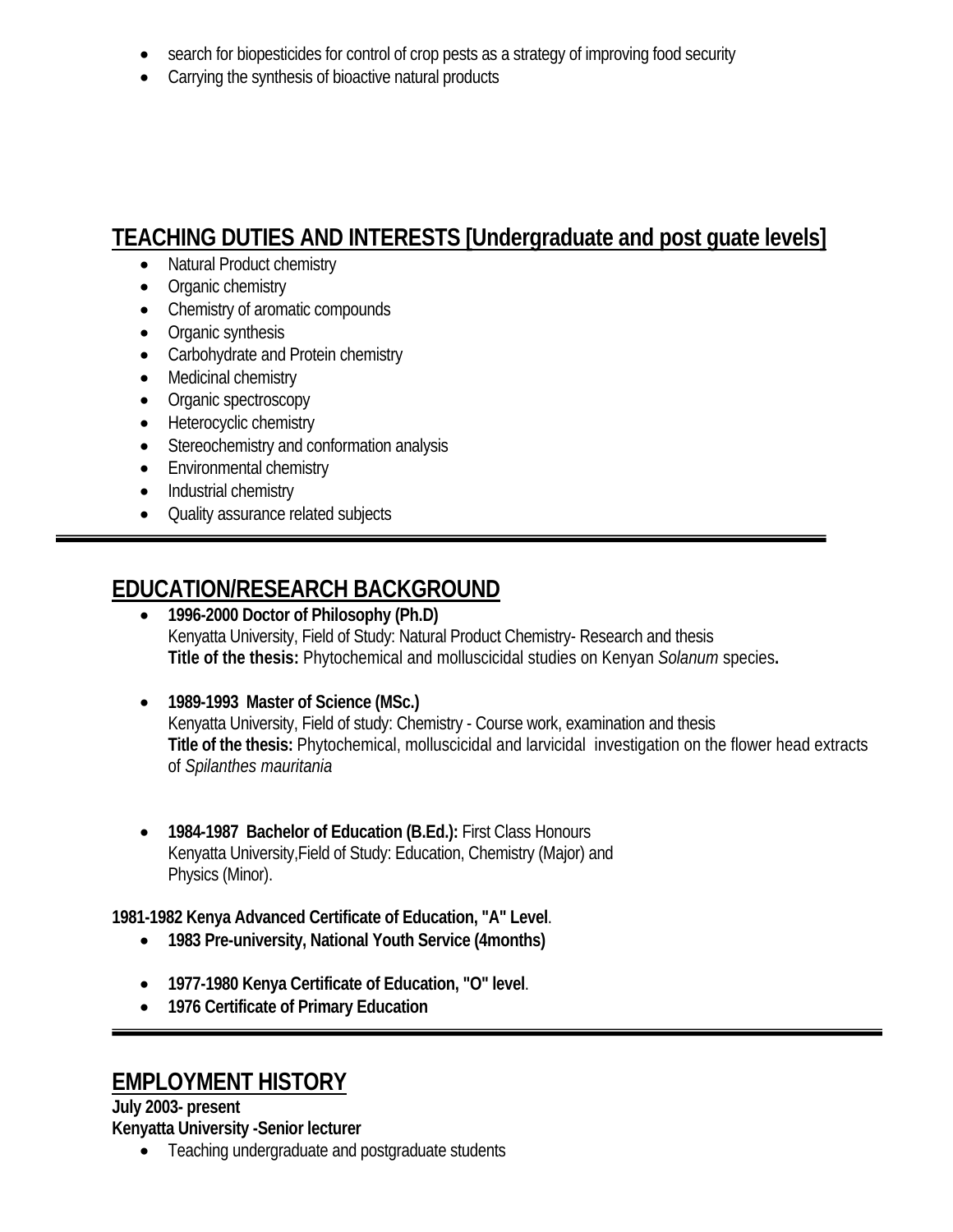- Supervision of the undergraduate practicals and research projects
- Supervision of the postgraduate research projects
- Examination of postgraduate theses
- Practicum to teachers in the field and those on industrial attachment

**January 1996-July 2003 Kenyatta University - lecturer**

**1993- 1996 Kenyatta University Tutorial fellow**

**1991- 1993 Kenyatta University Graduate Assistant**

**1987- 1988 Teachers Service Commission Graduate Teacher**

# **ADMINISTRATIVE RESPONSIBILITIES IN THE DEPARTMENT**

#### **Departmental**

- Manual Committee: Chairman 1999 to December 2002
- Examination Coordination committee: member 1999 2004
- Research and proposal writing committee: Chairman 2003
- Linkages, student field trips and attachment committee: chairman
- Examination moderation committee: member
- Academic Advisor Year 2 1999 to present
- Seminar committee: Member
- Chairman field trip and industrial linkages
- Member of Board of undergraduate studies
- Examination coordinator 2004 to present
- Warden Ruiru 2007 to present

#### **COMMUNITY RESPONSIBILITY**

- Member of the board of Governors- St anthony's Sec, Sirisia 1996- 2004
- Member of the board of Governors- Friends Bisunu Sec. 2005- present
- Chairman board of Governors- St anthony's Sec, Sirisia 2005- present

#### **MEMBERSHIP TO PROFFESSIONAL ASSOCIATION**

• Kenya Chemical Society

•

- Natural Products Research Network of East and Central Africa (NAPRECA)
- Kenya DAAD Scholars' Association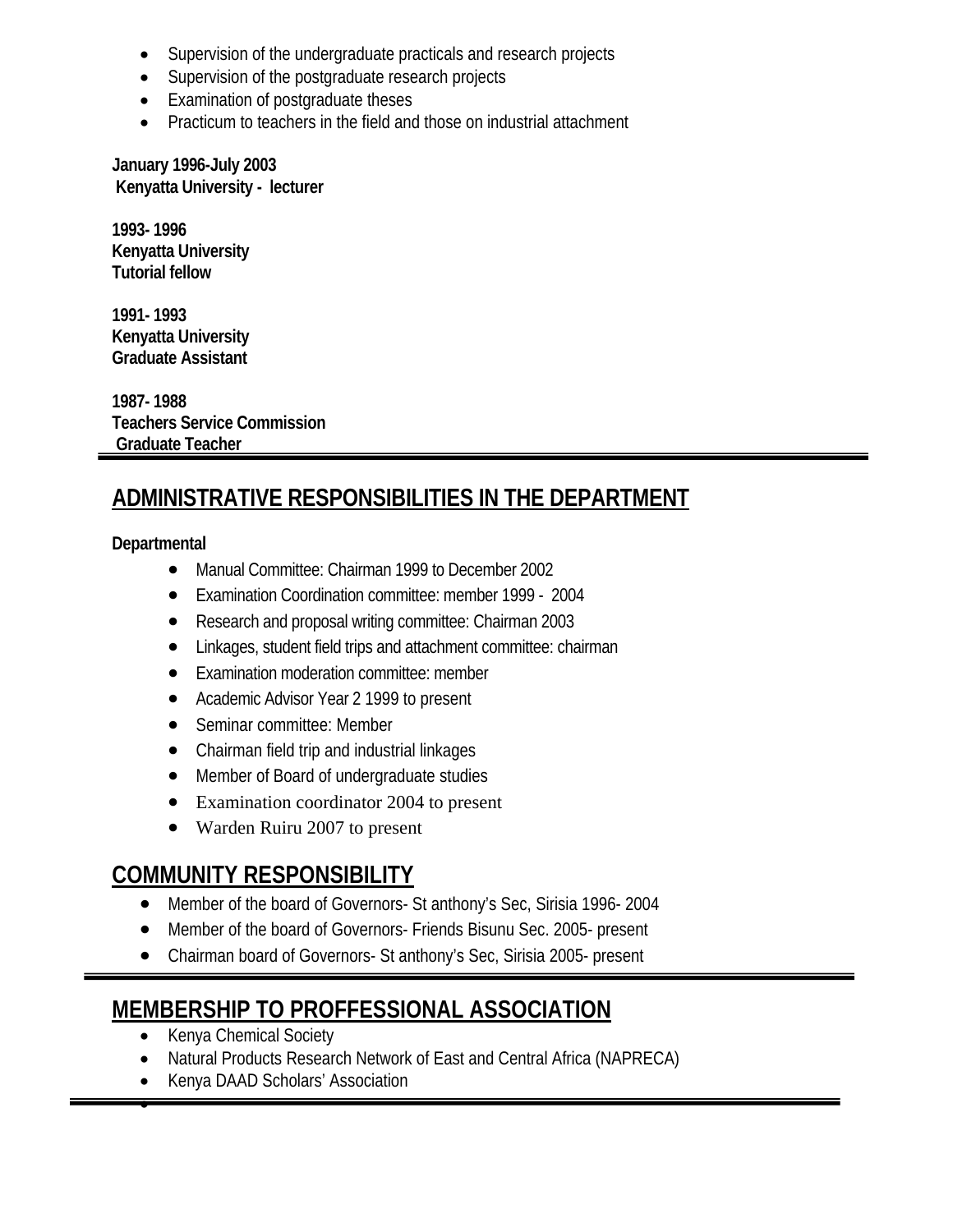## **GRANT AWARDS**

- Scholarship from Kenyan government to study M.Sc (Chemistry at Kenyatta University) (1989-1991)
- Deans Committee Award for the study of Ph.D 1996
- German Academic Exchange Services (DAAD) scholarship for PhD research work (1997-2001).
- DAAD scholarship for a six month study visit to the Technical University of Braunschweig, Braunschweig, Germany to continue with the PhD research work (1998)

# **PARTICIPATION IN PROGRAMMES IN THE DEPARTMENT ETC**

- Examination of thesis for Chemistry masters students
- Assessment of the masters proposals for the school of pure and applied Science
- Development of the Industrial chemistry Option syllabus
- Review of the organic chemistry Syllabus for both at undergraduate and master levels
- Moderation of departmental Examinations
- Teaching practice and industrial attachment supervision

#### **SUPERVISION**

Peter Kirira Gakio MSc, Graduated **Title:** Biomedical Investigation on Traditional Antimalarials From Kilifi District, Kenya

Njoroge Waithaka MSc, Graduated 2008

**Title**: Isolation and structure elucidation of Bioactive antimicrobal agents from selected plants of the genus the Rhus (Anacardaiaceae)

Stephen Gituku

**Title**: Phytochemical and Biological studies of selected Kenyan plants of Rutaceae, Euphorbiaceae and Pittosporaceae families used in traditional medicine

Muitha Ndia James, MSc, writing

**Title** "Isolation, structure elucidation and antimicrobial activity studies of secondary metabolites from species *Grewia similis* and *Echinops hispidus*".

#### **THESIS EXAMINATION**

- 1. Martin Thuo (internal examiner): MSc thesis Kenyatta university (2005).
- 2. Gladys Nyamoita (Internal Examiner): MSc thesis at Kenyatta University (2008).
- 3. Mining K, John (External Examiner) ): Msc Thesis at JKUAT University (2007).
- 4. Erastus Stanley Kamau Mwangi (External Examiner): Msc Thesis at Jomo Kenyatta University of Science and Technolgy (2006).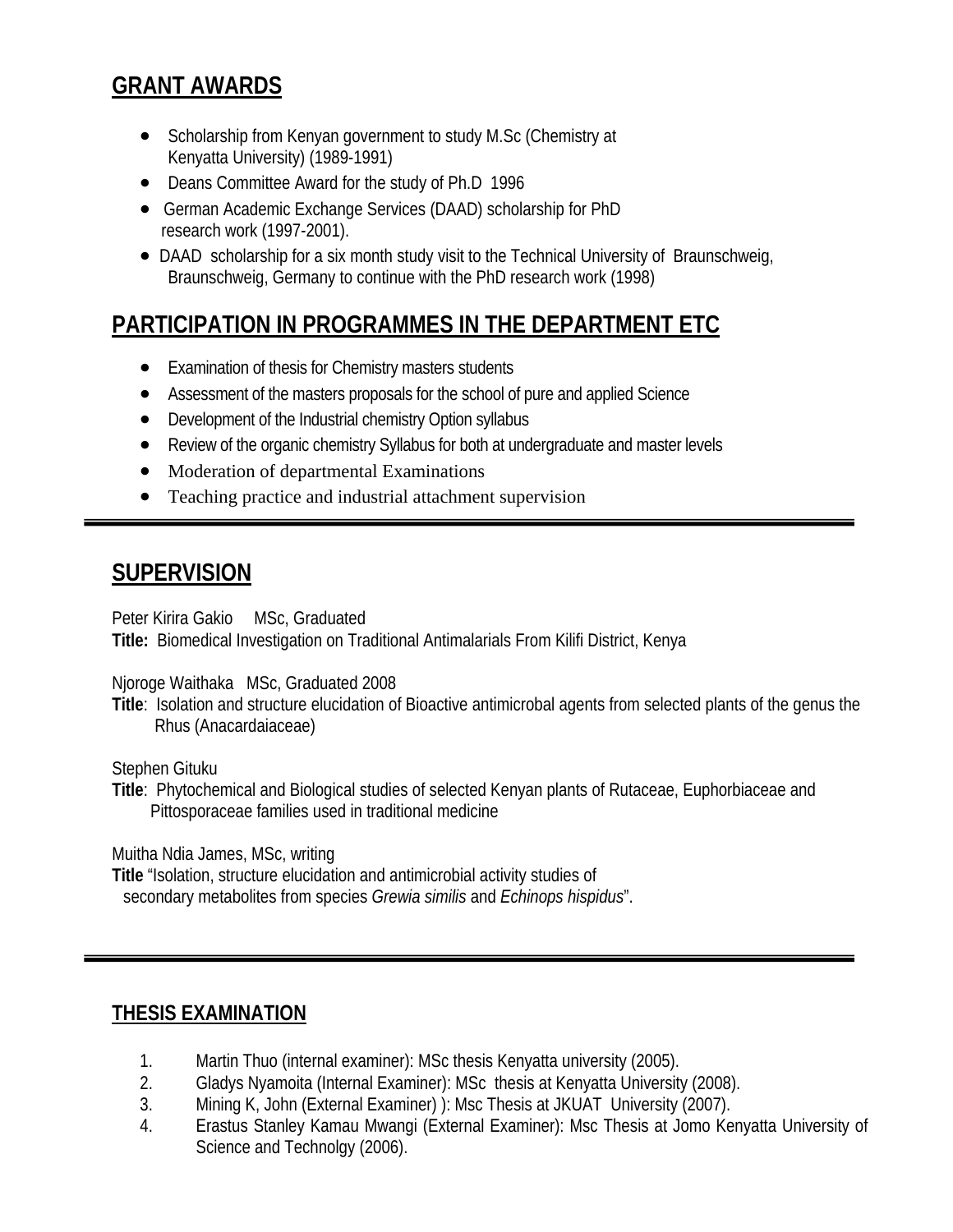- 5. Peter Kirira Gakio MSc thesis Kenyatta university (2004)
- 6. Malebo Hamisi (Internal Examiner): Ph.D Thesis at Kenyatta University (2009).

### **CONFERENCES/ SEMINARS/WORKSHOPS**

- **2007** Role of chemistry in sustainable Agriculture and human wellbeing in Africa: CHEMRAWN XII Conference, Stellenbosch, South Africa ( **Attended**)
- **2005** Molluscicidal Stereoidal glycosides fron Solanum aculeastrum and arundo. Kenya Chemical Society. 5th International Conference, Kenyatta University, Nairobi, Kenya. **.(Attended and presented).**
- 2001 Phytochemical and Molluscicidal Studies on some of the Kenyan species of the Genus *Solanum* Graduands' seminar, Kenyatta University, Nairobi, Kenya**.(Attended and presented).**
- **2001** Isolation, characterization and Molluscicidal Activity Evaluation of Compounds From *Solanum aculeastrum*): The 9<sup>th</sup> Symposium of The Natural Products Research Network For Eastern and Central Africa [NAPRECA], Nairobi, Kenya**.(Attended and presented).**
- *2001* Molluscicidal activity of the aqueous extracts of *S. aculeastrum* and *arundo* Natural Products Research Network For Eastern and Central Africa [NAPRECA] Kenya Branch Symposium, Kenyatta University, Nairobi, Kenya**.(Attended, presented).**
- **1999** Molluscicidal Steroidal Alkaloid from *Solanum aculeastrum* The 3rd Kenya Chemical Society International Conference, Jomo Kenyatta University of Agriculture and Technology, Nairobi, Kenya. **(Attended and presented).**
- *1999* Phytochemical and Molluscicidal Studies on some of the Kenyan species of the Genus *Solanum, aculeastrum* and *arundo* of the workshop on Medical and Veterinary Malacology in Africa; Harare, Zimbabwe**.(Attended and presented).**
- **1993** Larvicidal and molluscicidal activity of flower head extracts of Kenyan *Spilanthes*: Inaugural Conference of the Kenya Chemical Society, Nairobi, June,**.(Attended and presented).**

# **CONVENING, COORDINATION AND MANAGEMENT OF CONFERENCES**

**2001** 

• Involved in the organization, coordination and management of the  $1<sup>st</sup>$  symposium of Natural Products Research Network for Eastern and Central Africa, Kenya Branch (NAPRECA-K) held at Kenyatta **University** 

**2005** 

• Kenya Chemical Society. 5<sup>th</sup> International Conference, Kenyatta University, Nairobi, Kenya.

# **PUBLICATIONS/JOURNAL ARTICLES**

• Peter G. Kirira, Geoffrey M. Rukunga, **Alphonse W. Wanyonyi**, Charles N. Muthaura, Geoffrey M. Mungai, Alex K. Machocho and Isaiah O.Ndiege (2007). *Tigale diterpenoids from the stem bark of Neoboutonia macrocalyx* . Journal of natural Products **70** (5)